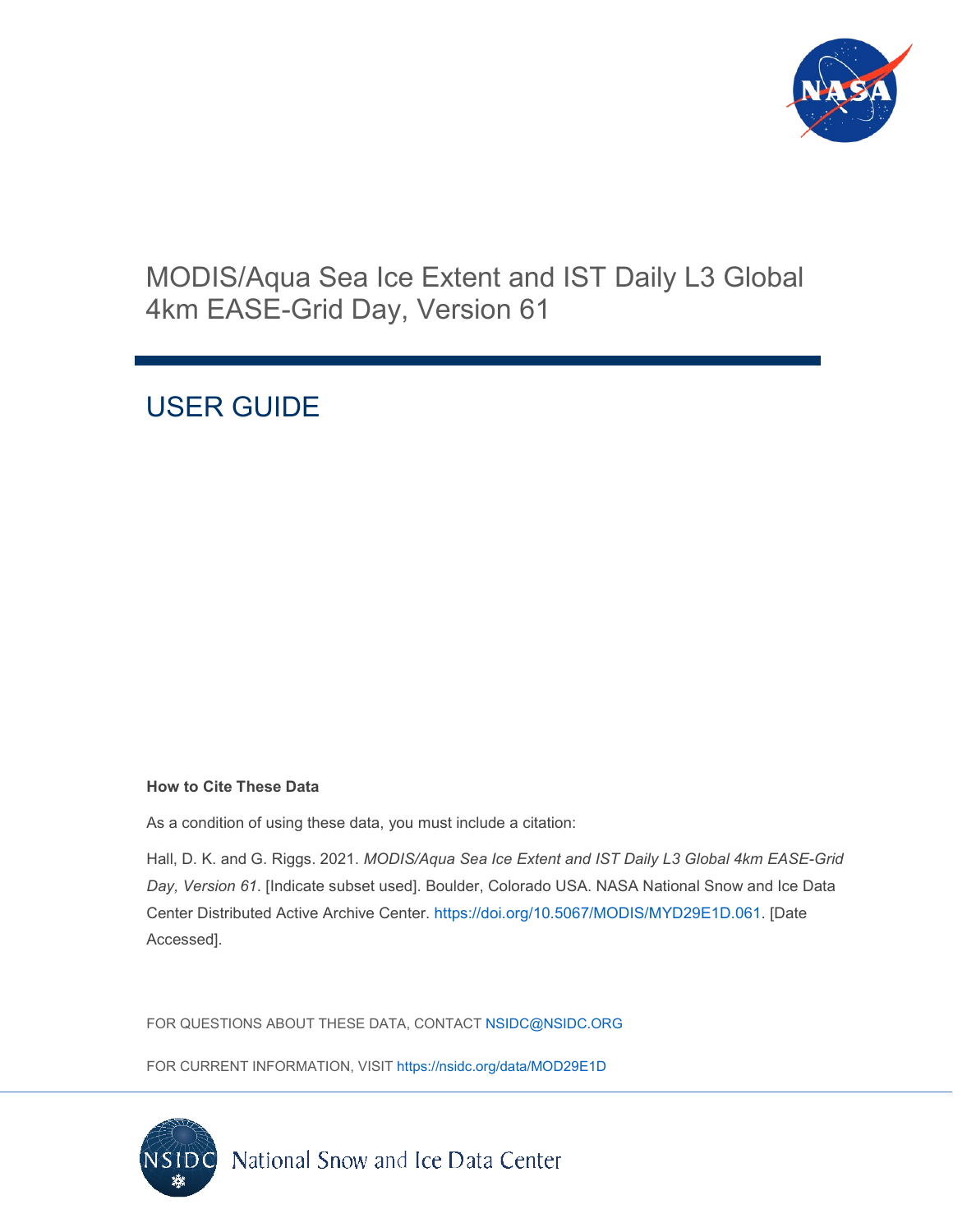# **TABLE OF CONTENTS**

| $\mathbf{1}$            |                     |       |  |  |
|-------------------------|---------------------|-------|--|--|
|                         | 1.1                 |       |  |  |
|                         | 1.2<br>1.3<br>1.3.1 |       |  |  |
|                         |                     |       |  |  |
|                         |                     |       |  |  |
|                         |                     | 1.3.2 |  |  |
|                         |                     | 1.3.3 |  |  |
|                         | 1.3.4               |       |  |  |
| 1.4.1<br>1.4.2<br>1.4.3 |                     |       |  |  |
|                         |                     |       |  |  |
|                         |                     |       |  |  |
|                         |                     |       |  |  |
|                         |                     |       |  |  |
|                         |                     | 1.5.1 |  |  |
|                         |                     | 1.5.2 |  |  |
| 2                       |                     |       |  |  |
|                         | 2.1                 |       |  |  |
| 2.2                     |                     |       |  |  |
|                         |                     | 2.2.1 |  |  |
| 2.3<br>2.4              |                     |       |  |  |
|                         |                     |       |  |  |
|                         |                     | 2.4.1 |  |  |
|                         |                     | 2.4.2 |  |  |
| 3                       |                     |       |  |  |
| 4                       |                     |       |  |  |
| 5                       |                     |       |  |  |
| 6                       |                     |       |  |  |
| 7                       | 7.1                 |       |  |  |
|                         |                     |       |  |  |
|                         | 7.2                 |       |  |  |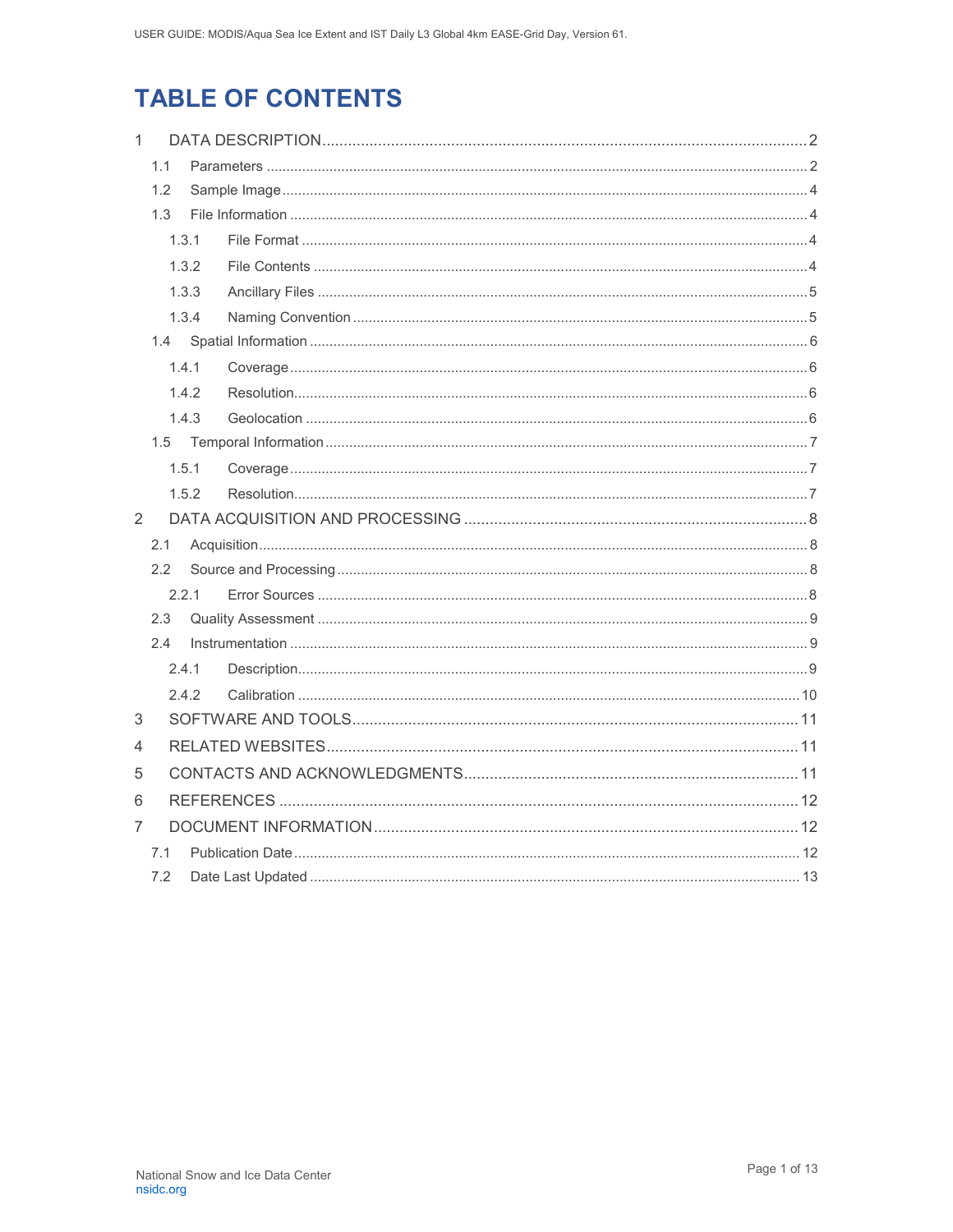# <span id="page-2-0"></span>1 DATA DESCRIPTION

This data set consists of sea ice extent and ice surface temperature (IST), generated by remapping 1 km resolution data from [MYD29P1D](https://nsidc.org/data/myd29p1d/versions/61) to a 4 km resolution grid, for both the Northern and Southern Hemispheres. The gridded input observation nearest the center of the output grid cell is assigned to that grid cell. As such, approximately every fourth input grid cell is mapped to the output grid. No QA data is provided. The purpose of this data set is to composite subsampled MYD29P1D data and provide users with a general view of hemispheric sea ice. The Scientific Data Sets (SDSs) included in this product are listed in Table 1 and sample images of the data are provided in Figure 1.

The terms "Version 61" and "Collection 6.1" are used interchangeably in reference to this release of MODIS data.

Table 1. SDS Details

| <b>Parameter</b>                                     | <b>Description</b>                                                                                                                                                                                                                                                             | <b>Values</b>                                                                                                                                                                                                                       |  |
|------------------------------------------------------|--------------------------------------------------------------------------------------------------------------------------------------------------------------------------------------------------------------------------------------------------------------------------------|-------------------------------------------------------------------------------------------------------------------------------------------------------------------------------------------------------------------------------------|--|
| Northern Hemisphere group: MOD_Grid_Seaice_4km_North |                                                                                                                                                                                                                                                                                |                                                                                                                                                                                                                                     |  |
| Sea_Ice_by_Reflectance_NP                            | Sea ice extent map stored as<br>coded integers <sup>1</sup> . Pixels are<br>reported as sea ice, ocean,<br>cloud, land, inland water, or<br>other conditions (e.g. missing<br>data). Daylight only.                                                                            | 0: missing<br>1: no decision<br>$11:$ night<br>$25:$ land<br>37: inland water<br>39: ocean<br>$50:$ cloud<br>$200:$ sea ice<br>253: no input tile expected<br>254: non-production mask                                              |  |
| Ice Surface Temperature NP                           | IST is stored as calibrated data<br>(scaled integers). Use the<br>equation below to convert to K:<br>$IST = scale_factor *$<br>(calibrated_data-add_offset)<br>where $scale_factor = 0.01$ and<br>$add\_offset = 0.02$<br>The valid range for ISTs is<br>223.20 K to 313.20 K. | 0.0: missing<br>$1.0:$ no decision<br>5.0: non-production mask<br>$7.0:$ tile fill<br>8.0: no input tile expected<br>25.0: land<br>37.0: inland water<br>50.0: cloud<br>243-273: expected range<br>of IST calibrated data<br>values |  |

### <span id="page-2-1"></span>1.1 Parameters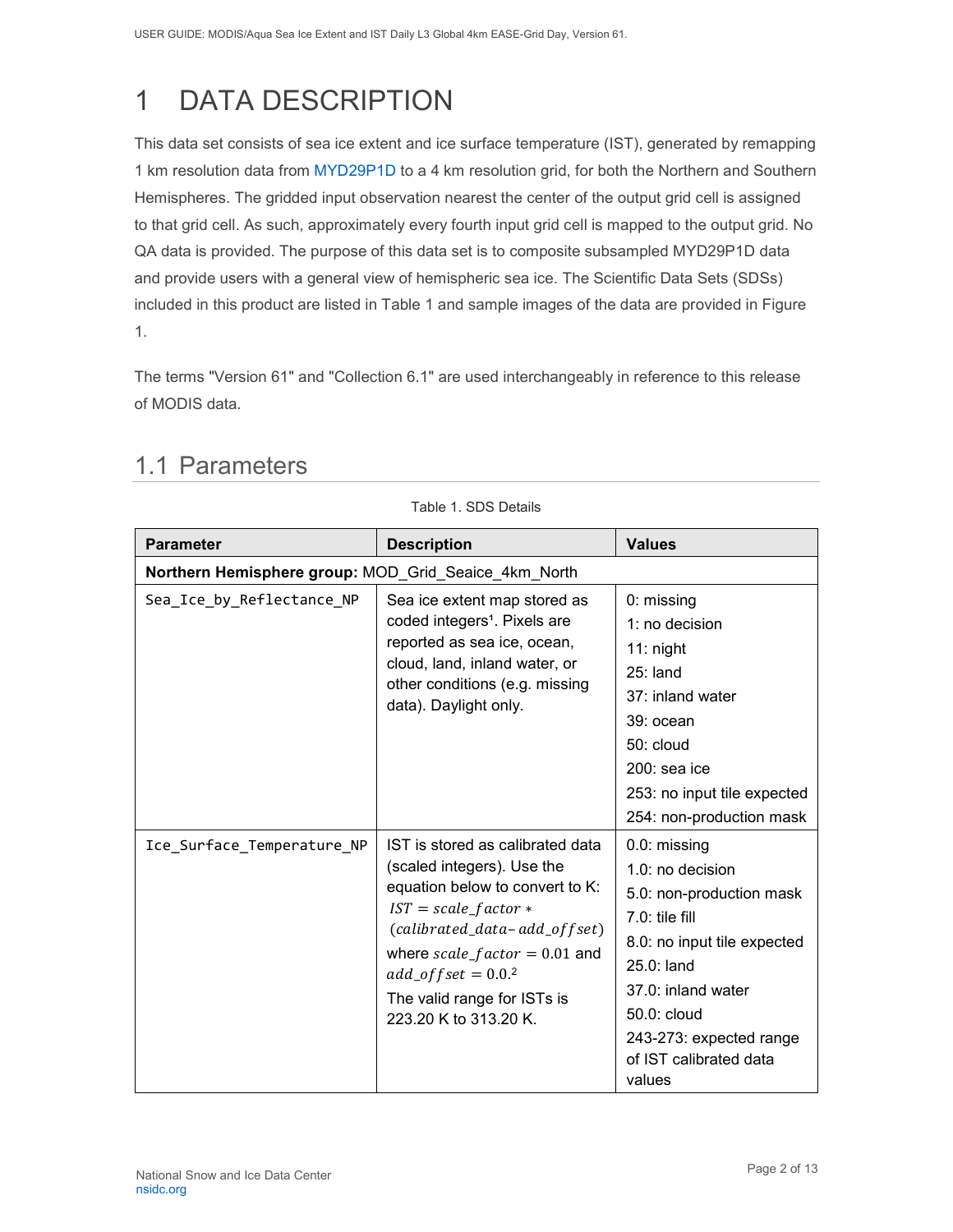| <b>Parameter</b>                                                                                                                                                                            | <b>Description</b>                                                                                                                                                                                                                                                              | <b>Values</b>                                                                                                                                                                                                                     |  |  |
|---------------------------------------------------------------------------------------------------------------------------------------------------------------------------------------------|---------------------------------------------------------------------------------------------------------------------------------------------------------------------------------------------------------------------------------------------------------------------------------|-----------------------------------------------------------------------------------------------------------------------------------------------------------------------------------------------------------------------------------|--|--|
|                                                                                                                                                                                             | Southern Hemisphere group: MOD_Grid_Seaice_4km_South                                                                                                                                                                                                                            |                                                                                                                                                                                                                                   |  |  |
| Sea_Ice_by_Reflectance_SP                                                                                                                                                                   | Sea ice extent map stored as<br>coded integers <sup>1</sup> . Pixels are<br>reported as sea ice, ocean,<br>cloud, land, inland water, or<br>other conditions (e.g. missing<br>data). Daylight only.                                                                             | 0: missing<br>1: no decision<br>$11:$ night<br>$25:$ land<br>37: inland water<br>39: ocean<br>$50:$ cloud<br>$200:$ sea ice<br>253: no input tile expected<br>254: non-production mask                                            |  |  |
| Ice_Surface_Temperature_SP                                                                                                                                                                  | IST is stored as calibrated data<br>(scaled integers). Use the<br>equation below to convert to K:<br>$IST = scale_factor *$<br>(calibrated_data-add_offset)<br>where $scale_factor = 0.01$ and<br>$add\_offset = 0.0.2$<br>The valid range for ISTs is<br>223.20 K to 313.20 K. | 0.0: missing<br>1.0: no decision<br>5.0: non-production mask<br>$7.0:$ tile fill<br>8.0: no input tile expected<br>25.0: land<br>37.0: inland water<br>50.0: cloud<br>243-273: expected range<br>of IST calibrated data<br>values |  |  |
| <sup>1</sup> Coded integer keys are stored as Local Attributes with each SDS.<br><sup>2</sup> Values for scale_factor and add_offset are also stored as Local Attributes with the IST SDSs. |                                                                                                                                                                                                                                                                                 |                                                                                                                                                                                                                                   |  |  |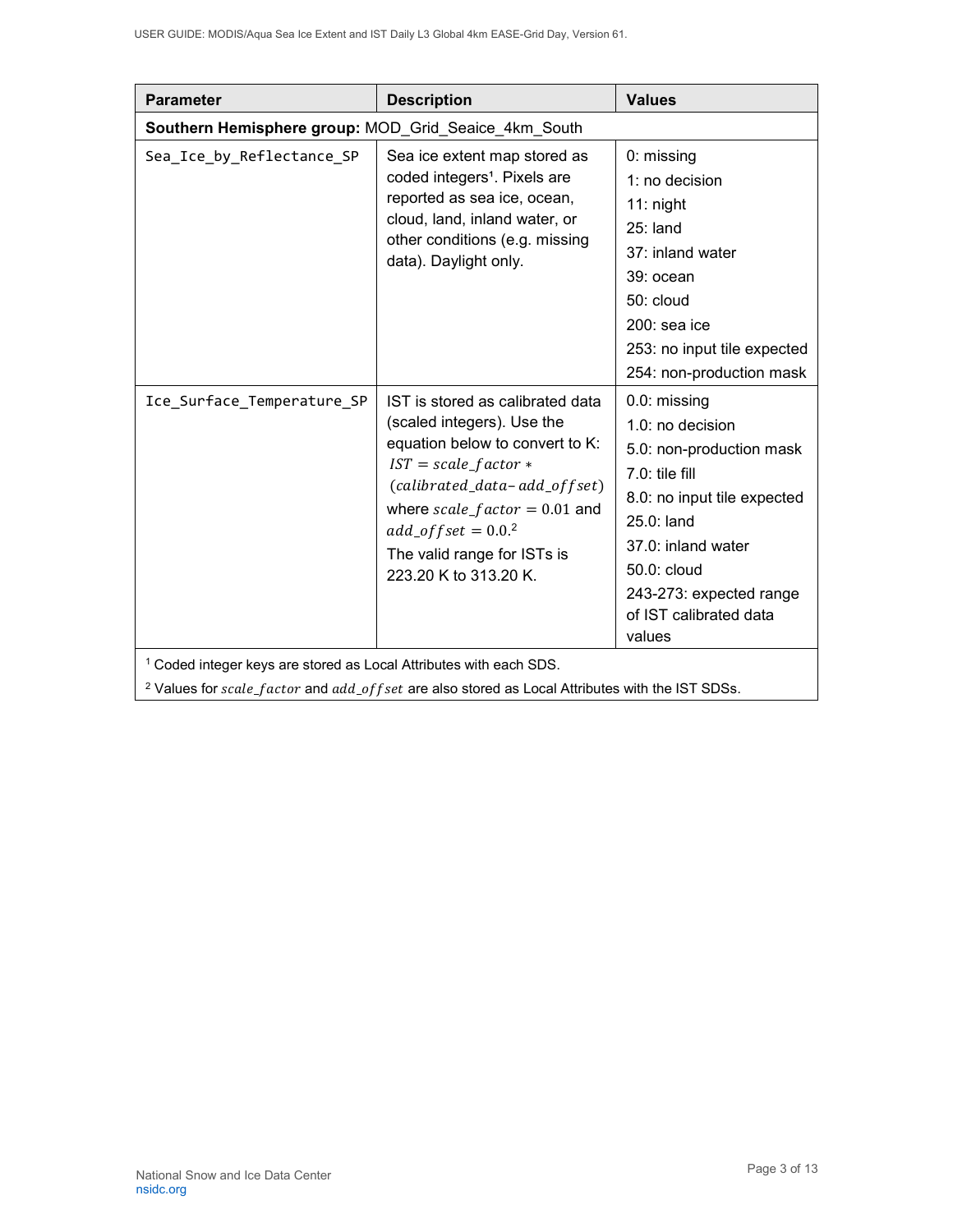## <span id="page-4-0"></span>1.2 Sample Image



Figure 1**.** This figure shows MOD29E1D 4 km sea ice extent (left) and IST (right) for the Northern Hemisphere, acquired on 23 May 2002.

### <span id="page-4-1"></span>1.3 File Information

### <span id="page-4-2"></span>1.3.1 File Format

Data are provided in HDF-EOS2 format and are stored as 8-bit unsigned integers (ISTs are stored as 16-bit). For software and more information, visit the [HDF-EOS](https://portal.hdfgroup.org/display/support) website.

### <span id="page-4-3"></span>1.3.2 File Contents

As shown in Figure 2, each data file includes two data groups (one for Northern Hemisphere data, another for Southern Hemisphere data), each containing two data fields (Ice\_Surface\_Temperature and Sea\_Ice\_by\_Reflectance), and three metadata fields (ArchiveMetadata.0, CoreMetadata.0, and StructMetadata.0).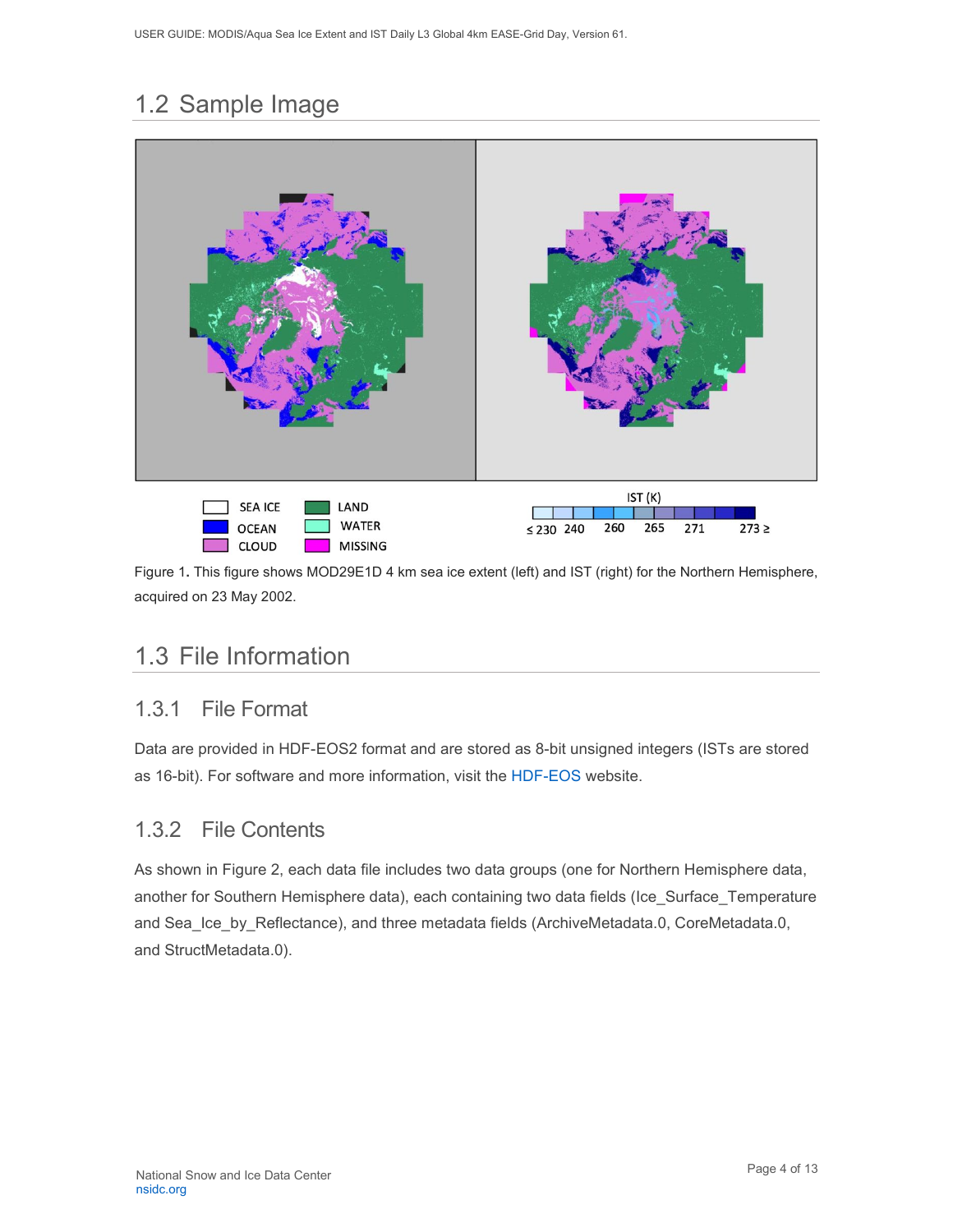

Figure 2**.** This figure shows the MOD29P1D fields included in

each data file as displayed with Panoply software.

### <span id="page-5-0"></span>1.3.3 Ancillary Files

A browse image file (.jpg) and metadata file (.xml) are provided with each data file.

### <span id="page-5-1"></span>1.3.4 Naming Convention

Files are named according to the following convention and as described in Table 2.

### **File naming convention:**

MYD[PID].A[YYYY][DDD].[VVV].[yyyy][ddd][hhmmss].hdf

| MYD         | MODIS/Aqua                           |
|-------------|--------------------------------------|
| PID         | Product ID                           |
| A           | Acquisition date follows             |
| <b>YYYY</b> | Acquisition year                     |
| חממ         | Acquisition day of year              |
| <b>VVV</b>  | Version (Collection) number          |
| уууу        | Production year                      |
| ddd         | Production day of year               |
| hhmmss      | Production hour/minute/second in GMT |
| .hdf        | HDF-EOS formatted data file          |

**File name example:**

MYD29E1D.A2003001.061.2019129192022.hdf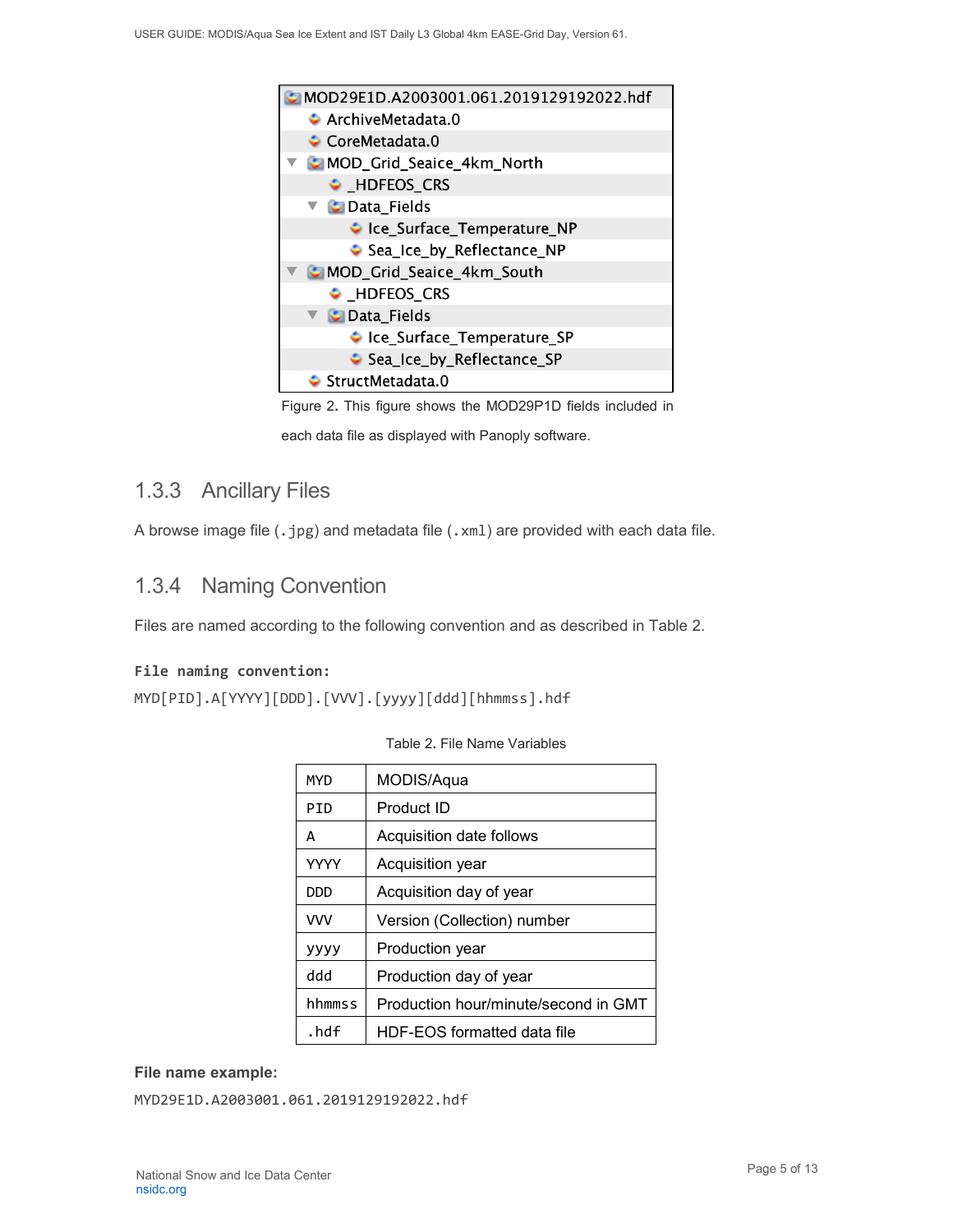**Note:** Data files contain important metadata, including global attributes that are assigned to the file and local attributes like coded integer keys that provide details about the data fields. In addition, each HDF-EOS data file has a corresponding XML metadata file (.xml), which contains some of the same internal metadata as the HDF-EOS file plus additional information regarding user support, archiving, and granulespecific post-production. Refer to the [MODIS Sea Ice Products User Guide to Collection 6.1](https://nsidc.org/sites/nsidc.org/files/technical-references/MOD29_C61_UserGuide.pdf) for additional information.

## <span id="page-6-0"></span>1.4 Spatial Information

### <span id="page-6-1"></span>1.4.1 Coverage

Coverage is global, however only ocean pixels are evaluated for sea ice.

### <span id="page-6-2"></span>1.4.2 Resolution

The gridded resolution is approximately 4 km.

### <span id="page-6-3"></span>1.4.3 Geolocation

This product is provided in the original EASE-Grid Lambert Azimuthal Equal Area (EASE-Grid) map projection. Data files contain separate 4501 x 4501 arrays for the Northern and Southern Hemisphere, centered on the North Pole and South Pole.

See the MODIS Land team's [MODIS](http://modis-land.gsfc.nasa.gov/MODLAND_grid.html) Grids Web page for information about all the projections and grids used for MODIS data sets. For a complete description of EASE-Grid, see NSIDC's [EASE-](https://nsidc.org/data/ease/index.html)[Grid Data | Overview](https://nsidc.org/data/ease/index.html) page.

Table 3 and Table 4 provide geolocation information for this data set.

| <b>Region</b>                               | <b>Northern Hemisphere</b>         | <b>Southern Hemisphere</b>         |
|---------------------------------------------|------------------------------------|------------------------------------|
| Geographic coordinate<br>system             | N/A                                | N/A                                |
| <b>Projected coordinate</b><br>system       | NSIDC EASE-Grid North              | NSIDC EASE-Grid South              |
| Longitude of true origin                    | $0^{\circ}$                        | $0^{\circ}$                        |
| Latitude of true origin                     | $90^{\circ}$                       | $-90^\circ$                        |
| Scale factor at<br>longitude of true origin | N/A                                | N/A                                |
| <b>Datum</b>                                | N/A                                | N/A                                |
| Ellipsoid/spheroid                          | International 1924 Authalic Sphere | International 1924 Authalic Sphere |

#### Table 3. Projection Details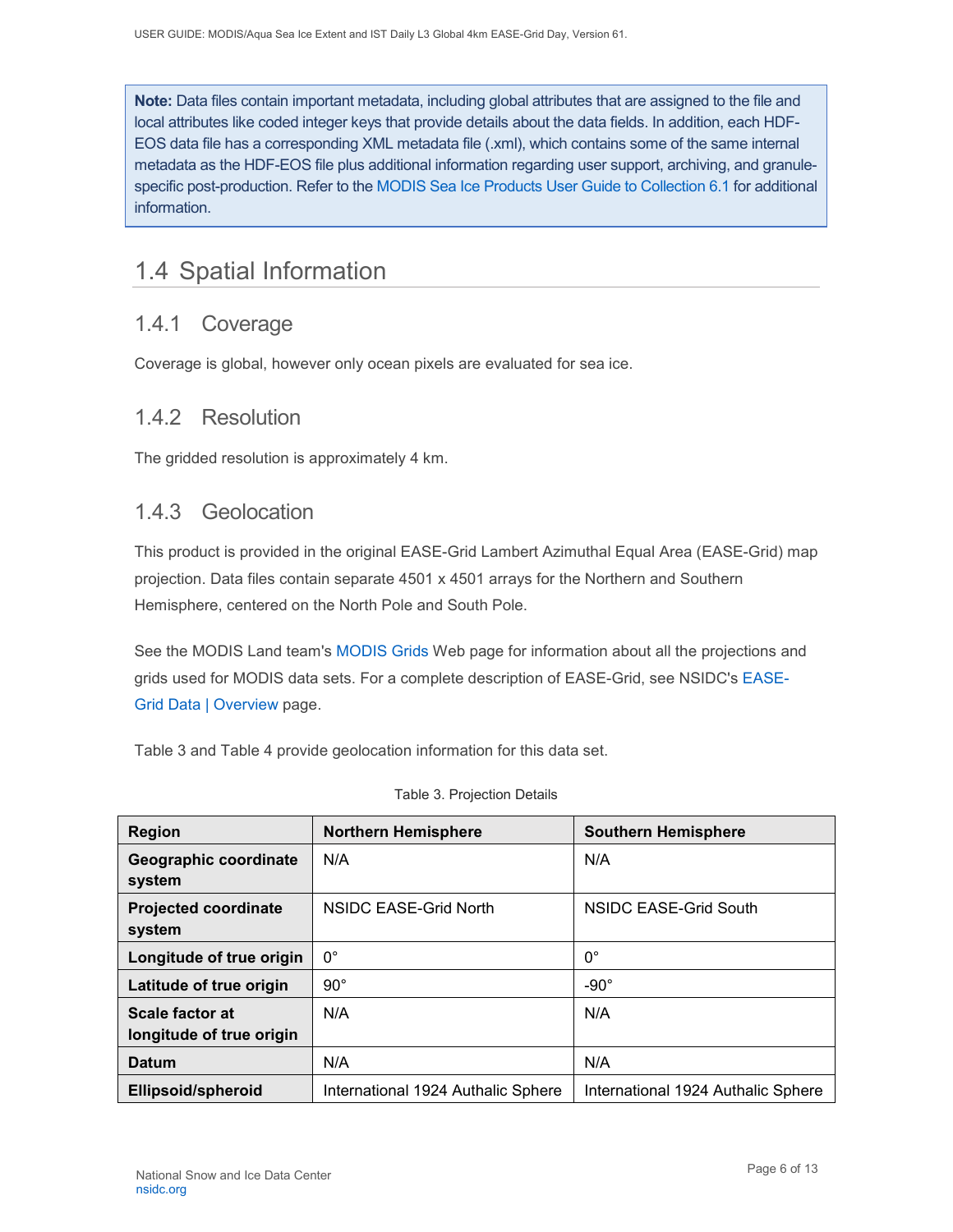| <b>Units</b>          | Meter                                                                                                   | Meter                                                                                                        |
|-----------------------|---------------------------------------------------------------------------------------------------------|--------------------------------------------------------------------------------------------------------------|
| <b>False easting</b>  | $0^{\circ}$                                                                                             | $0^{\circ}$                                                                                                  |
| <b>False northing</b> | $0^{\circ}$                                                                                             | $0^{\circ}$                                                                                                  |
| <b>EPSG code</b>      | 3408                                                                                                    | 3409                                                                                                         |
| <b>PROJ4 string</b>   | +proj=laea +lat $0=90$ +lon $0=0$<br>+ $x$ 0=0 + $y$ 0=0 +a=6371228<br>$+b=6371228 + units=m + no$ defs | +proj=laea +lat $0 = -90$ +lon $0 = 0$<br>+ $x$ 0=0 + $y$ 0=0 +a=6371228<br>$+b=6371228 + units=m + no$ defs |
| <b>Reference</b>      | http://epsg.io/3408                                                                                     | http://epsg.io/3409                                                                                          |

Table 4. Grid Details

| <b>Region</b>                          | <b>Northern Hemisphere</b>              | <b>Southern Hemisphere</b>             |
|----------------------------------------|-----------------------------------------|----------------------------------------|
| Grid cell size (x, y pixel dimensions) | 4 km                                    | 4 km                                   |
| Number of rows                         | 4501                                    | 4501                                   |
| <b>Number of columns</b>               | 4501                                    | 4501                                   |
| Nominal gridded resolution             | 4 km                                    | 4 km                                   |
| <b>Grid rotation</b>                   | N/A                                     | N/A                                    |
| Geolocated upper left point (m)        | $-9058902.1845(x)$ ,<br>9058902.1845(y) | $-9058902.1845(x),$<br>9058902.1845(y) |
| Geolocated lower right point (m)       | 9058902.1845(x),<br>$-9058902.1845(y)$  | 9058902.1845(x),<br>$-9058902.1845(y)$ |

## <span id="page-7-0"></span>1.5 Temporal Information

### <span id="page-7-1"></span>1.5.1 Coverage

The temporal coverage of this data set extends from 4 July 2002 to the present. Over the course of the Aqua mission a number of anomalies have resulted in minor data outages. If you cannot locate data for a particular date or time, check the [MODIS/Aqua Data Outages](http://modaps.nascom.nasa.gov/services/production/outages_aqua.html) web page.

### <span id="page-7-2"></span>1.5.2 Resolution

<span id="page-7-3"></span>Daily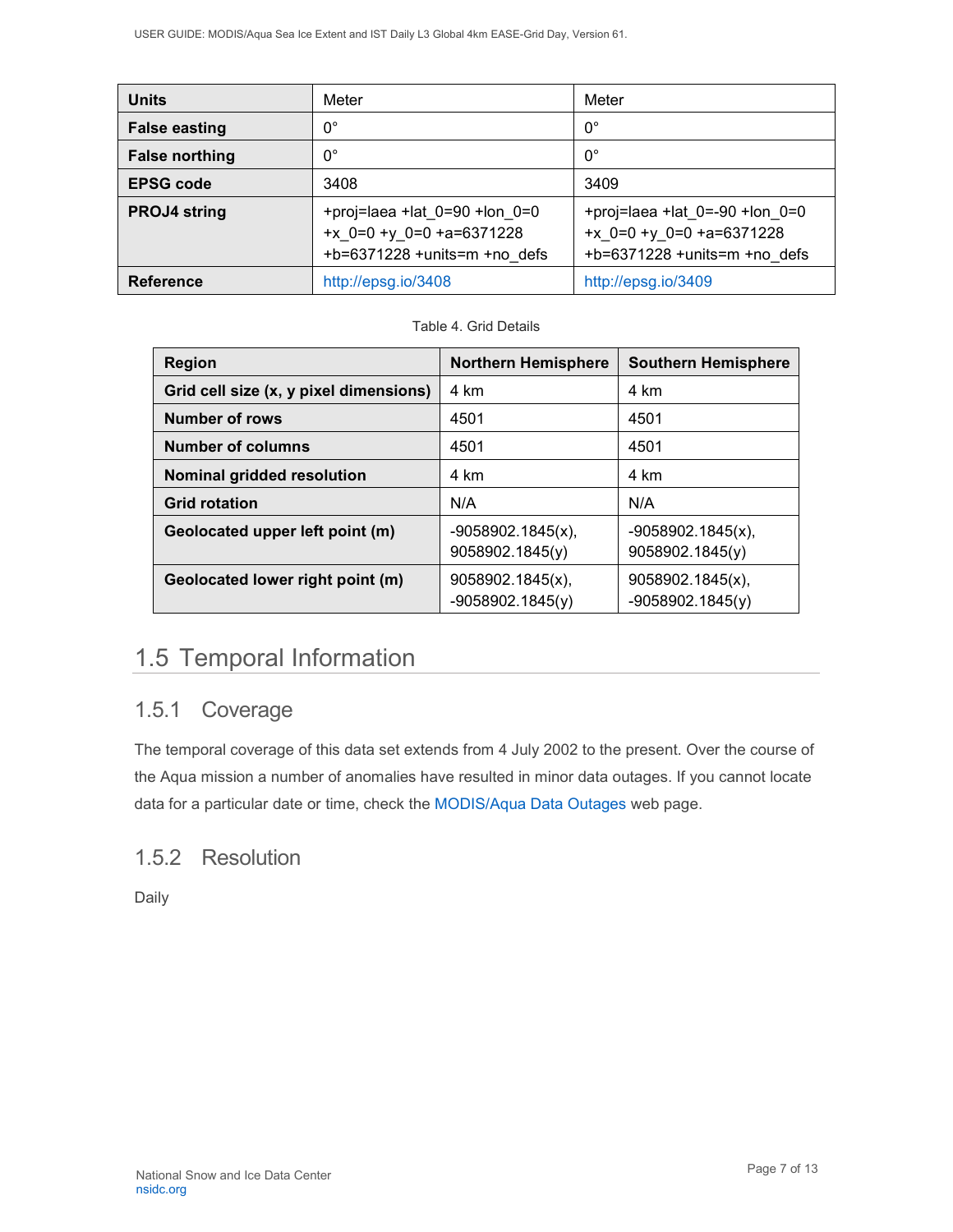# 2 DATA ACQUISITION AND PROCESSING

# <span id="page-8-0"></span>2.1 Acquisition

MODIS scans the entire globe every one to two days. As such, most locations on Earth are imaged at least once per day and more frequently where swaths overlap (e.g. near the poles). Aqua's sunsynchronous, near-circular polar orbit is timed to cross the equator from south to north (ascending node) at approximately 1:30 p.m. local time.

### **Ongoing changes in the Aqua orbit**

The Aqua flight operations team completed [mission manuevers](https://modis.gsfc.nasa.gov/news/individual.php?news_id=100389) related to maintaining a 1:30 PM MLT equator crossing and 705 km orbit altitude on March 18, 2021. In July 2021, Aqua began drifting to a later MLT. In January 2022, Aqua will begin its constellation exit by stopping all maneuvers except collision avoidance maneuvers and will exceed a 1:45 PM MLT crossing in February 2023. MLT will continue to drift after this, reaching 3:50 PM around August 2026. Aqua MODIS will remain operational and generate the full suite of products until the end of the mission in August 2026. Later crossing times for an afternoon platform like Aqua mean lower solar elevations leading to more prevalent shadows. This decrease in orbit altitude alters the spatial coverage of the sensor including possible gaps in spatial sampling, decreased spatial coverage, and higher spatial resolution. Products are mostly expected to be science quality except for reduced grid size (from lower altitude) and without a strict 16-day repeat of observations (from drift and changing orbit).

Details on the impact of the Constellation Exit on the quality of the product are being compiled and [will be](https://landweb.modaps.eosdis.nasa.gov/cgi-bin/QS/new/index.cgi)  [posted when available.](https://landweb.modaps.eosdis.nasa.gov/cgi-bin/QS/new/index.cgi)

## <span id="page-8-1"></span>2.2 Source and Processing

This data set is generated by mapping the *MODIS/Aqua Sea Ice Extent Daily L3 Global 1km EASE-Grid Day* [\(MYD29P1D,](https://nsidc.org/data/myd29p1d) version 61) product into a polar input grid at 1 km resolution. The input grid is then mapped to an approximately 4 km resolution output grid modeled on the original EASE-Grid. The gridded input observation nearest the center of an output grid cell is assigned as the output value for that grid cell. Approximately every fourth input grid cell is mapped into a sequential output grid cell.

Refer to the MYD29P1D User Guide for information on the daily sea ice processing algorithm. Users seeking a more detailed description of these and other MODIS Sea Ice products should consult the [MODIS Sea Ice Products User Guide to Collection 6.1](https://nsidc.org/sites/nsidc.org/files/technical-references/MOD29_C61_UserGuide.pdf) and the Algorithm Theoretical Basis Document (Hall et al., 2001).

### <span id="page-8-2"></span>2.2.1 Error Sources

As with any upper level product, anomalies present in the input data may carry through to the output product. Refer to the MYD29P1D User Guide for information on error sources relevant to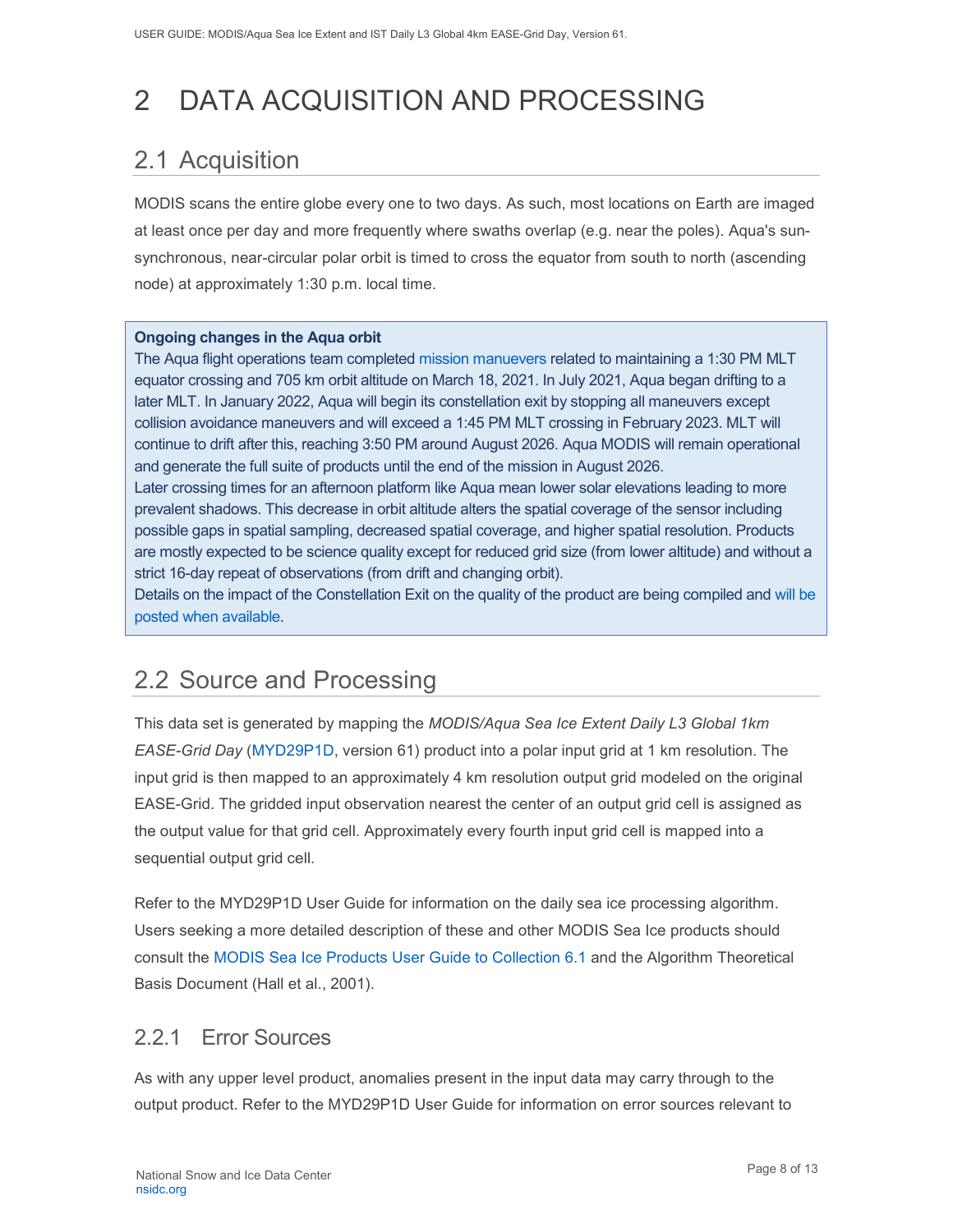this product. In addition, sea ice and IST features may sometimes lack continuity, especially in the polar summer season. This can occur because pixels are obtained from different swaths separated in time, during which sea ice and clouds may have moved.

### <span id="page-9-0"></span>2.3 Quality Assessment

QA data has been omitted from this data set because it aims to provide a general view of hemispheric sea ice by compositing subsampled MYD29P1D data.

## <span id="page-9-1"></span>2.4 Instrumentation

### <span id="page-9-2"></span>2.4.1 Description

The MODIS instrument provides 12-bit radiometric sensitivity in 36 spectral bands ranging in wavelength from 0.4 µm to 14.4 µm. Two bands are imaged at a nominal resolution of 250 m at nadir, five bands at 500 m, and the remaining bands at 1000 m. A ±55 degree scanning pattern at an altitude of 705 km achieves a 2330 km swath with global coverage every one to two days.

The scan mirror assembly uses a continuously rotating, double-sided scan mirror to scan ±55 degrees and is driven by a motor encoder built to operate 100 percent of the time throughout the six-year instrument design life. The optical system consists of a two-mirror, off-axis afocal telescope which directs energy to five refractive objective assemblies, one each for the visible, near-infrared, shortwave infrared, middle-wavelength infrared, and long-wavelength infrared spectral regions.

The MODIS instruments on the Terra and Aqua space vehicles were built to NASA specifications by Santa Barbara Remote Sensing, a division of Raytheon Electronics Systems. Table 6 contains the instruments' technical specifications: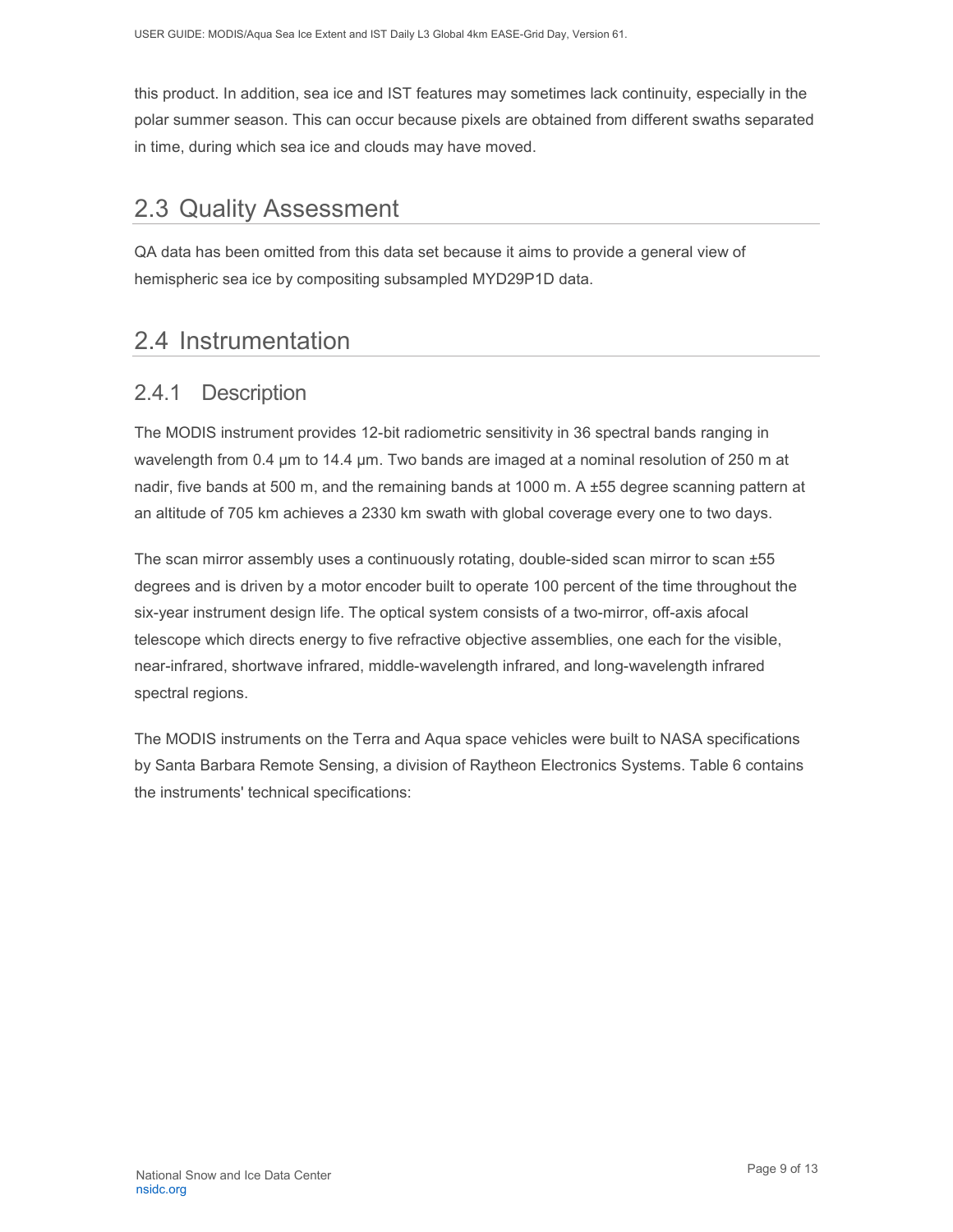| <b>Variable</b>            | <b>Description</b>                                                                          |
|----------------------------|---------------------------------------------------------------------------------------------|
| Orbit                      | 705 km altitude, 1:30 p.m. ascending node (Aqua), sun-synchronous, near-<br>polar, circular |
| Scan Rate                  | 20.3 rpm, cross track                                                                       |
| Swath<br><b>Dimensions</b> | 2330 km (cross track) by 10 km (along track at nadir)                                       |
| Telescope                  | 17.78 cm diameter off-axis, afocal (collimated) with intermediate field stop                |
| Size                       | $1.0 \text{ m} \times 1.6 \text{ m} \times 1.0 \text{ m}$                                   |
| Weight                     | 228.7 kg                                                                                    |
| Power                      | 162.5 W (single orbit average)                                                              |
| Data Rate                  | 10.6 Mbps (peak daytime); 6.1 Mbps (orbital average)                                        |
| Quantization               | 12 bits                                                                                     |
| Spatial<br>Resolution      | 250 m (bands 1-2)<br>500 m (bands 3-7)<br>1000 m (bands (8-36)                              |
| Design Life                | 6 years                                                                                     |

#### Table 5. MODIS Technical Specifications

### <span id="page-10-0"></span>2.4.2 Calibration

MODIS has a series of on-board calibrators that provide radiometric, spectral, and spatial calibration of the MODIS instrument. The blackbody calibrator is the primary calibration source for thermal bands between 3.5 µm and 14.4 µm, while the Solar Diffuser (SD) provides a diffuse, solar-illuminated calibration source for visible, near-infrared, and short wave infrared bands. The Solar Diffuser Stability Monitor tracks changes in the reflectance of the SD with reference to the sun so that potential instrument changes are not incorrectly attributed to changes in this calibration source. The Spectroradiometric Calibration Assembly provides additional spectral, radiometric, and spatial calibration.

MODIS uses the moon as an additional calibration technique and for tracking degradation of the SD by referencing the illumination of the moon since the moon's brightness is approximately the same as that of the Earth. Finally, MODIS deep space views provide a photon input signal of zero, which is used as a point of reference for calibration.

<span id="page-10-1"></span>For additional details about the MODIS instruments, see NASA's [MODIS | About](http://modis.gsfc.nasa.gov/about/) Web page.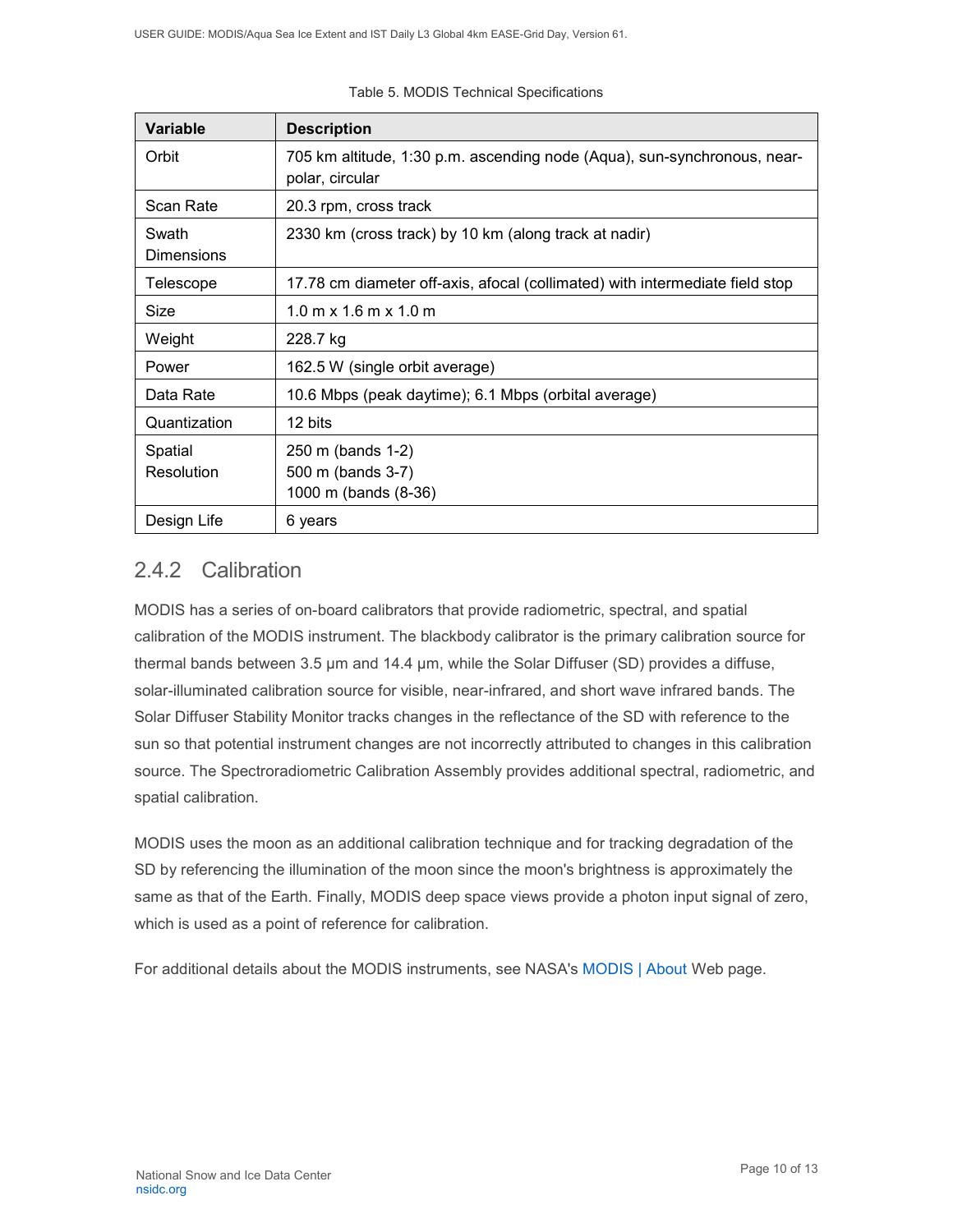# 3 SOFTWARE AND TOOLS

The following sites can help you identify the right MODIS data for your study:

- [NASA's Earth Observing System Data and Information System | Near Real-Time Data](http://earthdata.nasa.gov/data/near-real-time-data/rapid-response)
- [NASA Goddard Space Flight Center | MODIS Land Global Browse Images](https://landweb.modaps.eosdis.nasa.gov/cgi-bin/browse/browseMODIS.cgi)

The following resources are available to help users work with MODIS data:

- [The HDF-EOS to GeoTIFF Conversion Tool \(HEG\)](https://wiki.earthdata.nasa.gov/display/DAS/HEG%3A++HDF-EOS+to+GeoTIFF+Conversion+Tool) can reformat, re-project, and perform stitching/mosaicing and subsetting operations on HDF-EOS objects.
- [HDFView](https://www.hdfgroup.org/downloads/hdfview/) is a simple, visual interface for opening, inspecting, and editing HDF files. Users can view file hierarchy in a tree structure, modify the contents of a data set, add, delete and modify attributes, and create new files.
- [What is HDF-EOS? an NSIDC FAQ](https://nsidc.org/support/faq/what-hdf-eos)
- [The MODIS Conversion Toolkit \(MCTK\) plug-in for ENVI](https://github.com/dawhite/MCTK) can ingest, process, and georeference every known MODIS data set, including products distributed with EASE-Grid projections. The toolkit includes support for swath projection and grid reprojection and comes with an API for large batch processing jobs.

# <span id="page-11-0"></span>4 RELATED WEBSITES

The following resources provide additional information about MODIS Version 6.1 data, including known problems, production schedules, and future plans:

- [The MODIS Snow and Sea Ice Global Mapping Project](http://modis-snow-ice.gsfc.nasa.gov/)
- [NASA LDOPE | MODIS/VIIRS Land Product Quality Assessment](https://landweb.modaps.eosdis.nasa.gov/cgi-bin/QS/new/index.cgi)
- [MODIS Land Team Validation | Status](https://modis-land.gsfc.nasa.gov/ValStatus.php?ProductID=MOD10/29) for Snow Cover/Sea Ice (MOD10/29)

# <span id="page-11-1"></span>5 CONTACTS AND ACKNOWLEDGMENTS

### **George Riggs**

NASA Goddard Space Flight Center (GSFC) Greenbelt, MD

**Dorothy Hall**  ESSIC / University of Maryland College Park, MD

### **Miguel Roman**

NASA Goddard Space Flight Center (GSFC) Greenbelt, MD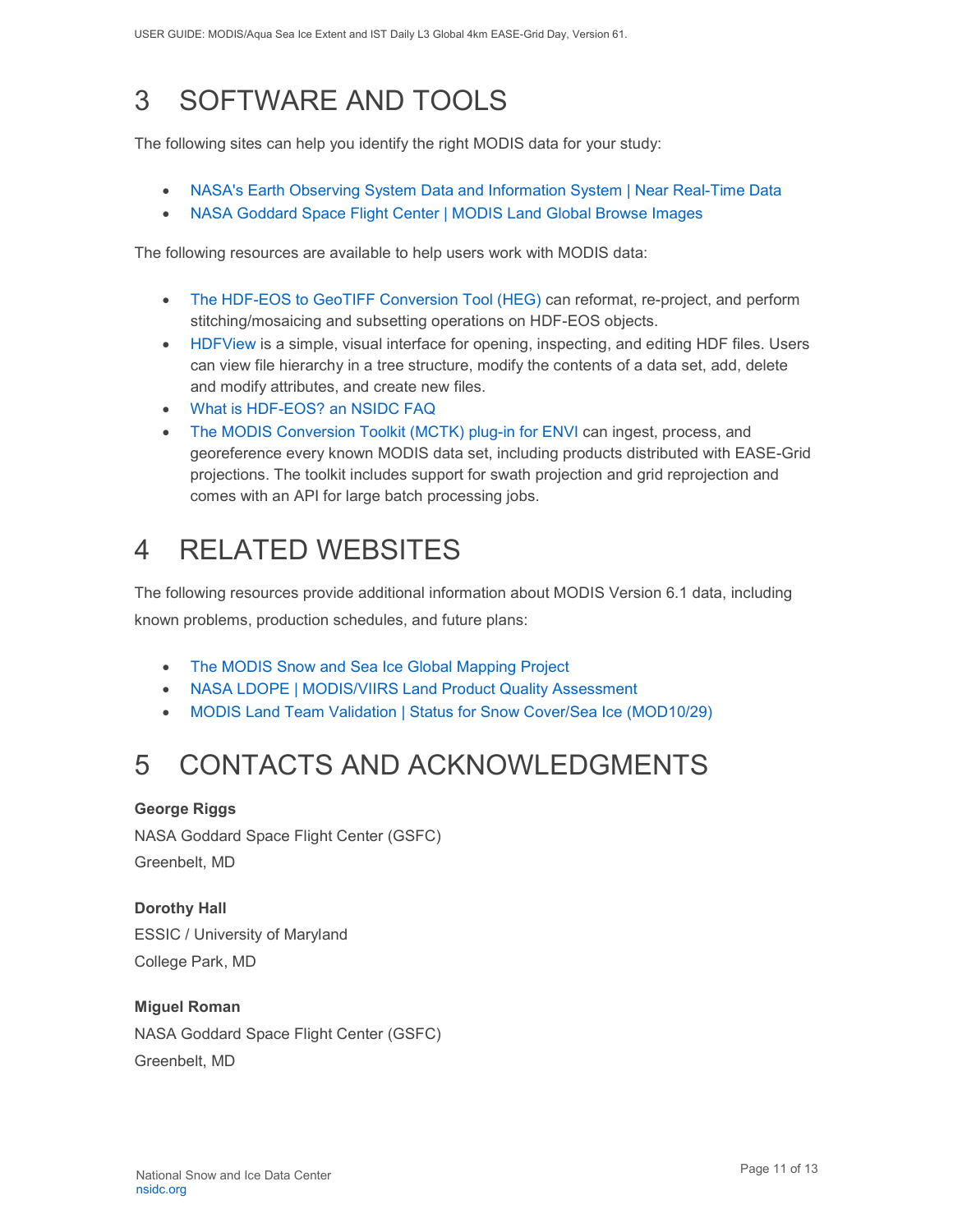# <span id="page-12-0"></span>6 REFERENCES

Hall, D.K., Riggs, G.A. and Salomonson, V.V. 2001. Algorithm Theoretical Basis Document (ATBD) for MODIS Snow and Sea Ice-Mapping Algorithms. [Guide.](https://modis-snow-ice.gsfc.nasa.gov/?c=atbd) NASA Goddard Space Flight Center, Greenbelt, MD.

Hall, D.K., J.R. Key, K.A. Casey, G.A. Riggs, and D.J. Cavalieri. 2004. Sea Ice Surface Temperature Product From MODIS. *IEEE Transactions on Geoscience and Remote Sensing*, 42(5): 1076-1087. [https://doi.org/10.1109/TGRS.2004.825587.](https://doi.org/10.1109/TGRS.2004.825587)

Key, J. R., J. B. Collins, C. Fowler, and R.S. Stone. 1997. High latitude surface temperature estimates from thermal satellite data. *Remote Sensing of the Environment*, 61(2): 302-309. [https://doi.org/10.1016/S0034-4257\(97\)89497-7.](https://doi.org/10.1016/S0034-4257(97)89497-7)

Lin, G., Wolfe, R.E., Zhang, P., Tilton, J.C., Dellomo, J.J. and Bin Tan. 2019. Thirty-six combined years of MODIS geolocation trending. *Proc. SPIE 11127*, Earth Observing Systems XXIV, 1112715. [http://dx.doi.org/10.1117/12.826598.](http://dx.doi.org/10.1117/12.826598)

Masuoka, E., A. Fleig, R.E. Wolfe, and F. Patt. 1998. Key characteristics of MODIS data products. *IEEE Transactions on Geoscience and Remote Sensing* 36(4): 1313-1323. <https://dx.doi.org/10.1109/36.701081>

Riggs, G.A. and D.K. Hall. 2015. MODIS Sea Ice Products User Guide to Collection 6.1. NASA Goddard Space Flight Center, Greenbelt, MD. (See [PDF\)](https://nsidc.org/sites/nsidc.org/files/technical-references/MOD29_C61_UserGuide.pdf)

Scambos, T.A., T.M. Haran, and R. Massom. 2006. Validation of AVHRR and MODIS ice surface temperature products using in situ radiometers. *Annals of Glaciology*, 44:345-351.

Shuman, C.A., D.K. Hall, N.E. DiGirolamo, T.K. Mefford, and M.J. Schnaubelt. 2014. Comparison of near-surface air temperatures and MODIS ice-surface temperatures at Summit, Greenland (2008-2013). *Journal of Applied Meteorology and Climatology*, 53(9):2171-2180. <http://dx.doi.org/10.1175/JAMC-D-14-0023.1>

# <span id="page-12-1"></span>7 DOCUMENT INFORMATION

## <span id="page-12-2"></span>7.1 Publication Date

March 2021